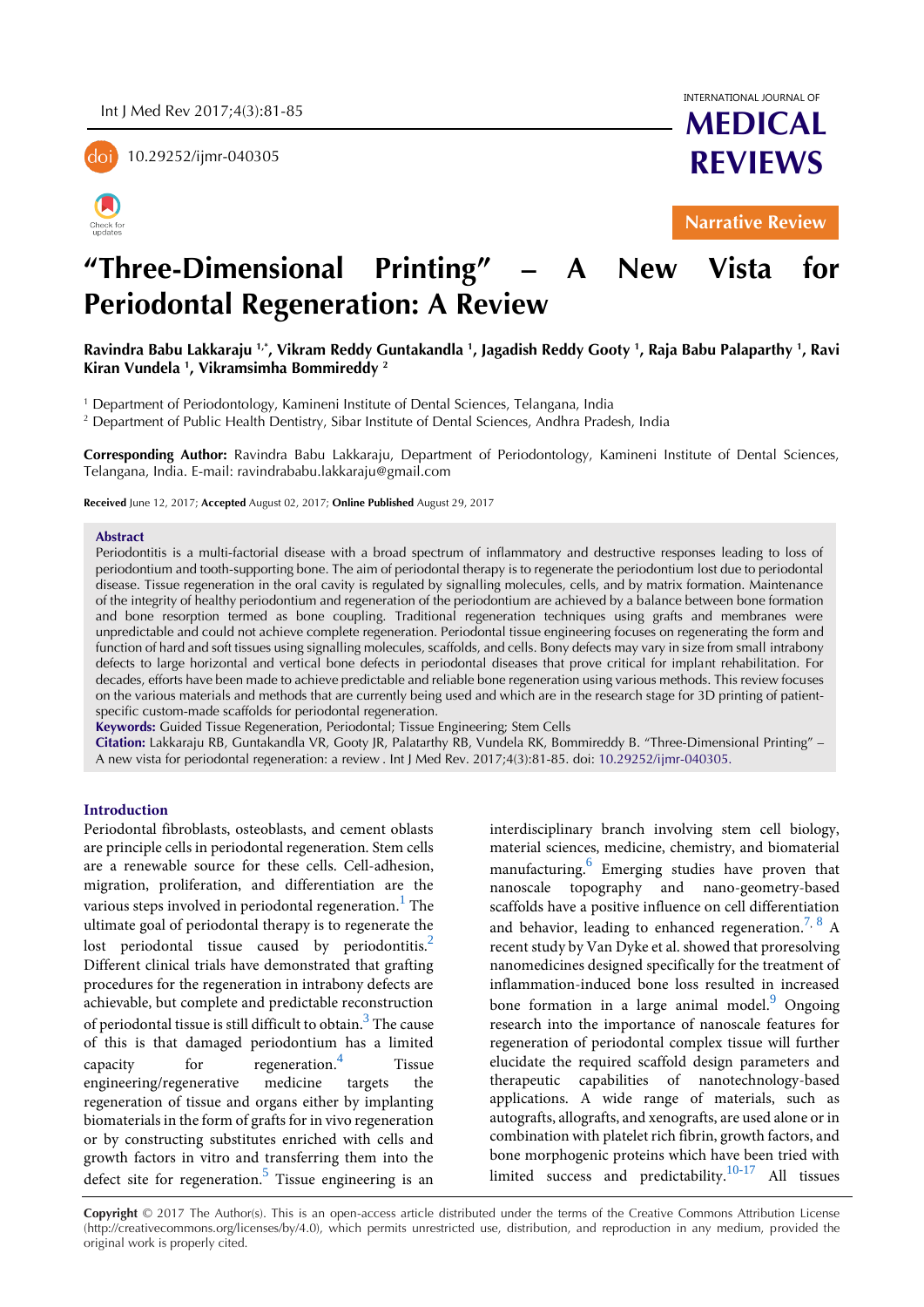originate from stem cells. A stem cell is defined as a cell that has the ability to retain the capacity to divide and produce progeny cells that differentiate (develop) into various cells or tissues, including periodontium. Strategies are being developed to incorporate these stem cells into scaffolds for regeneration. [18-23](#page-3-10) There is a need for effective strategies for implementation of tissue engineering into day-to-day practice. These strategies may be a hurdle with regulatory agencies, as they represent tissues, biological products, and drugs requiring evaluation to be done in all of the applicable pathways. [6](#page-3-5) The USFDA has approved 28 tissueengineering products for clinical use, and they are commercially available for various applications.<sup>[24](#page-3-11)</sup>

## **3D Printing**

The term 3D printing describes a manufacturing approach that builds objects layer by layer. This manufacturing procedure is described as additive manufacturing or as rapid prototyping. [25](#page-3-12) Powder or liquid resins are used for 3D printing in a layer-by-layer manner. To construct each layer, 3D printers use 3D CAD software that measures thousands of cross-sections for a precise output. The 3D machine dispenses a thin layer of liquid resin and uses a computer-controlled ultraviolet laser to harden each layer in the specified cross-section pattern. After the construct is fabricated, excess resin is removed using a chemical bath.<sup>[26](#page-3-13)</sup> Resins, super alloys, plastics, titanium, polymers, nickel-based and cobalt chromium, stainless steel, ceramic composite materials, and polycaprolactone are some of the materials used in 3D printing.

## **Direct 3D Printing**

Various cells, extracellular matrix, and bioactive molecule deposition can be done with fine-tuned control with this method. Living cell peptides, proteins, and DNA plasmids have been printed for various purposes.  $^{27}$  $^{27}$  $^{27}$ 3D scaffolds with extra cellular matrix and cells have been printed by direct 3D printing technology.<sup>[28](#page-4-1)</sup>

## **Indirect 3D Printing**

Indirect printing involves the printing of a mold that is then cast with the final polymer. The scaffold for gene therapy and a growth factor delivery system are casted with this method. A computed tomography scan of the patient's defect acts as a template for making the 3D mold. Park et al.  $^{29}$  $^{29}$  $^{29}$ ,  $^{30}$  $^{30}$  $^{30}$  designed a 3D wax mold for periodontal regeneration to produce a fiber-guiding scaffold to improve integration of PDL fibers into bone and cementum. Alveolar ridge architecture can be maintained by placing an indirect 3D-printed scaffold in post-extraction sockets, resulting in normal bone healing and better maintenance of the alveolar ridge compared with extraction sockets without scaffolds.<sup>[31](#page-4-4)</sup>

## **Fused Deposition Modelling**

The fused deposition modeling technique for 3D printing uses a thermoplastic material, such as Polycaprolactone and poly lactic-co-glycolic acid (PLGA). These scaffolds have mechanical strength, high porosity, and controlled morphology. Cell and biomolecule incorporation may not be possible as this technique requires high temperatures for fabrication. $^{27}$  $^{27}$  $^{27}$ 

## **Hydrogel Scaffolds**

Soft tissue scaffolds can also be fabricated using hydrogels. Cell incorporation can be done into these hydrogel scaffolds.<sup>[27](#page-4-0)</sup> Cell-to-cell interactions are restricted in these scaffolds, which can influence cell-tocell signaling that may be detrimental in regeneration.

## **3D Printing with Live Cells**

Living cells, either in cell aggregates or seeded onto 3Dprinted scaffolds, may enhance cell signaling and promote tissue formation. The scaffold-free approach is defined as layer-by-layer additive biomanufacturing using live cells.<sup>[32](#page-4-5)</sup> Spheroids of cells are used as building blocks that fuse to form a tissue in the minitissue-based approach. Blood supply to newly formed tissue can also be provided using vascular spheroids which assemble together to form vascular channels. [33](#page-4-6) Recent research has focused on using 3D printing in building complex tissues, such as constructing periodontium-like tissue. [34](#page-4-7)and patient-specific constructs such as temporomandibular joints.<sup>[27](#page-4-0)</sup>

## **Emerging Concepts of Tissue Engineering in Periodontology**

Advanced biomedical imaging such as cone beam computed tomography used for pathology visualization, implant placement, and to visualize the topography of bone has paved the way for better diagnosis and treatment planning in periodontology. CBCT imaging provides a scope for developing personalized scaffolds. High resolution three-dimensional imaging of bony topography obtained by CBCT allows the development of image-based scaffolds which can fit precisely in defect morphologies around teeth.<sup>[34](#page-4-7)</sup> Polymeric or ceramic scaffolds can be developed using 3D printing, and threedimensional printing has been utilized to make surgical guides and some first-generation regenerative scaffolds for clinical use. These scaffolding technologies can be used in combination with either biologics or cell therapies to create "bioactive scaffolding systems" intended for tissue repair and regeneration.<sup>[34](#page-4-7)</sup>

## **Periodontal Scaffold Design and Fabrication with Additive Biomanufacturing**

Periodontium is a complex tissue in its shape and structure. Designing scaffolds which mimic the complex periodontal shape and organization represents a significant challenge in regenerative periodontology. Although additive biomanufacturing may help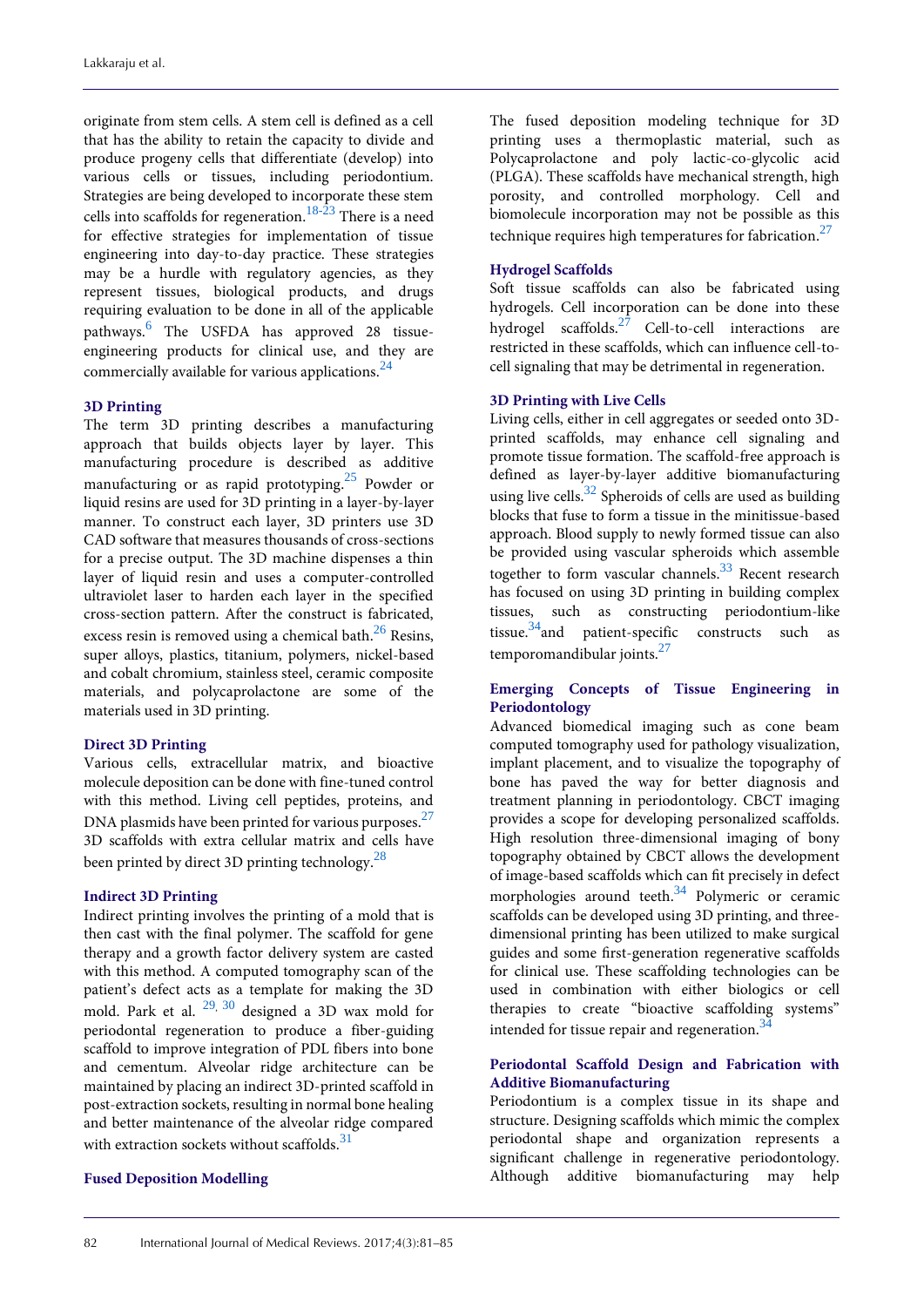surmount this hurdle, the adoption and long-term success of these strategies rely greatly on the biomaterials being used. Ceramics and polymers are the most commonly used materials for the preparation of scaffolds.<sup>[35](#page-4-8)</sup> These scaffolds can be synthetic or natural and can be resorbable or nonresorbable. Ceramic biomaterials simulating bone, such as CaP, calcium sulfates (CS), and bioactive glass (BG), are ideal candidates for hard-tissue engineering. They restore lost function with their stimulating effects on cell proliferation and differentiation and their relatively low degradation rate. Prolonged guided tissue remodeling and structural support for regeneration is achieved using these scaffolds. Brittleness and low ductility are concerns when using these materials.

Synthetic polymers, on the other hand, such as polylactic acid (PLA), polyglycolic acid (PGA), copolymer poly (lactic-co-glycolic acid) (PLGA), and PCL termed PLURONICS have highly adjustable characteristics, excellent production repeatability, and can potentially be mass produced. However, the high temperature required for printing makes the incorporation of cells and growth factors into the polymer mixture complicated if not impossible. [36](#page-4-9) Laser-assisted printing, inkjet printing, and extrusion-based printing are various additive biomanufacturing techniques. Common to all these technologies is the use of CAD software or digital images for the design. [37](#page-4-10)

Extrusion-based printing can be done using a wide variety of printers, which vary in the temperaturecontrolled material handling, dispensing system and stage, and an optional light source and piezoelectric humidifier. It is the most commonly used technique for fabricating additive periodontal scaffolds. <sup>[38](#page-4-11)</sup> "An example of an extrusion-based printing technique evaluated for periodontal applications is fused deposition modeling (FDM). In FDM systems a thermoplastic material is fed from a filament coil and inserted into a heated nozzle head that enables the deposition of semi-molten state polymer struts onto a substrate".<sup>[39](#page-4-12)</sup> The electrospinning scaffold fabrication method is also explored for periodontal applications. A syringe pump, a syringe that discharges the desired polymer, a high voltage supply, and a collector plate are part of the electrospinning setup. Electrospinning is also referred to as solution electrospinning if done with polymer solutions and melt electrospinning if done with polymer melts. Since melt electrospinning allows direct writing of the polymer melt, this method can be considered as an additive (bio) manufacturing technique. [40](#page-4-13)

## **Multiphasic Scaffolding for Periodontal Regeneration**

Periodontal tissue with its complex anatomy requires hierarchical tissue formation. Adequate periodontal ligament fiber orientation and its incorporation into the newly formed tissue establish strength and integrity, which are also key in periodontal regeneration. A PCL–

PGA scaffold fabricated by computer-aided manufacturing addresses these problems. The scaffold consisted of both periodontal ligament-specific and bone-specific compartments. Indirect 3D printing was used to fabricate the hybrid scaffold. Pore size, channel orientation, and tissue specific compartments were carefully designed when preparing the mold. After fabrication, the molds were cast with a PCL or PGA polymer solution. To form a single scaffold structure, both compartments were fused with a thin layer of PCL. Biomimetic random hybrid scaffolds for engineering human tooth-ligament interfaces were evaluated in subcutaneous pockets of mice by Park et al. They demonstrated bone and periodontal ligament regeneration capacity and generation of parallel and obliquely oriented fibers. Adjustments were made to the design to further simulate periodontal tissues. [41](#page-4-14) This approach demonstrated control over fiber orientation and facilitated the morphogenesis of periodontal tissue. Park et al. further evaluated the controlled channel architecture in the scaffold design on the periodontal tissue interface.<sup>[29](#page-4-2)</sup> Compared with random scaffold architectures, in vivo evaluations of this scaffold in periodontal fenestration defects in athymic rats showed controlled and predictable periodontal fiber orientation, controlled tissue infiltration, and a better organization of the ligament interface. With this image-based, fiberguiding scaffolding system, the authors intend to predictably facilitate regeneration and integration of dental supporting tissues.<sup>[30](#page-4-3)</sup>

## **Cell Sheet Technology in Combination with Additive 3D Printing**

Several groups of researchers have investigated the combination of additively manufactured scaffolds and cell sheet technology. Vaquette et al.  $42$  used a fused deposition-modeled component for the bone compartment and a more flexible solution electrospun component for the periodontal ligament compartments. It was a biphasic scaffold design for regeneration of alveolar bone and periodontal ligament simultaneously. Lee et al.  $^{43}$  $^{43}$  $^{43}$  developed a triphasic scaffold as an extension of biphasic scaffolds. It aimed to integrate regeneration of various tissues. The scaffold was fabricated by using fused deposition modeling and consisted of compartments for the cementum/dentin interface, the periodontal ligament, and the alveolar bone. Regeneration of periodontal tissue was envisioned by a combination of biophysical properties and biological cues. Stiffness of the PCL scaffold impeded adaptability to the complex 3D anatomy of different periodontal defects and proved to be a limitation of this design. A case report of a personalized additively manufactured bioscaffold for periodontal osseous defect regeneration in humans was reported by Rasperini et al. Computed tomography scan of the patient's defect was used, and a 3D scaffold was prepared. PCL powder containing HA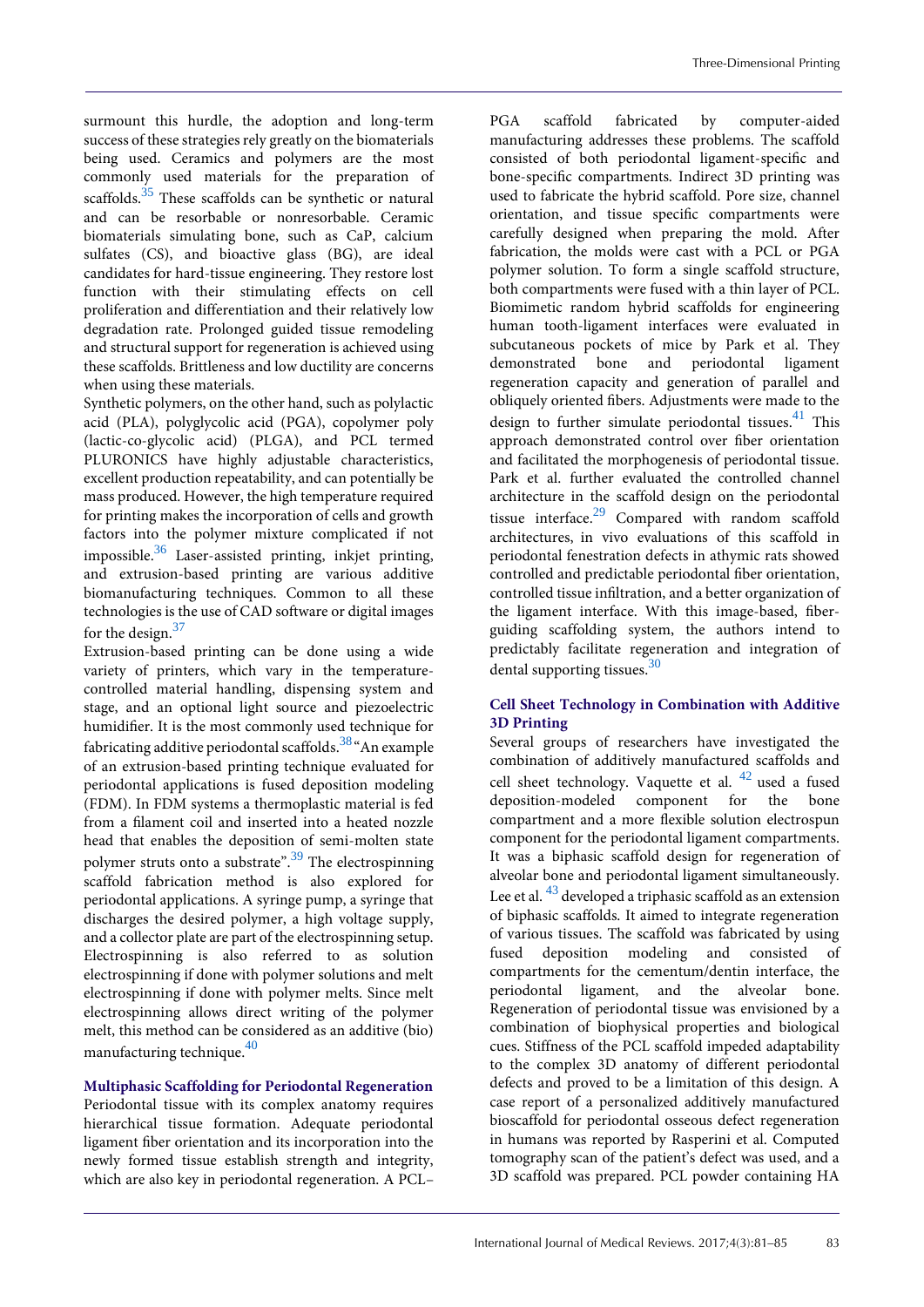was laser sintered to prepare this scaffold. Despite its promise, this scaffold became exposed after 12 months, which ultimately led to failure from a clinical point of view. Retrospectively analyzing this failure, a porous design for angiogenesis and a less bulky and easily absorbed scaffold might have provided better results as proven by various studies. [44-46](#page-4-17)

## **Conclusions**

3D imaging and modeling can have a huge impact on regenerative periodontics. Regenerative medicine and three-dimensional imaging allow more predictability in managing complex interdisciplinary clinical scenarios. These 3D scaffolding technologies can be used in combination with either biologics or cell therapies to create" bioactive scaffolding systems" for tissue repair.<sup>[47](#page-4-18)</sup> A major hurdle in the usage of cell scaffolds in day-today practice is the difficult task of getting clearance from regulatory agencies as it involves cells and tissues.

## **Authors' Contributions**

All authors contributed equally to this study.

#### **Conflict of Interest Disclosures**

The authors declare that they have no conflicts of interest.

## **Funding**

None.

## **References**

- <span id="page-3-0"></span>The potential role of growth and differentiation factors in periodontal regeneration. J Periodontol. 1996;67(5):545-53. [pmid: 8724716.](http://www.ncbi.nlm.nih.gov/pubmed/8724716)
- <span id="page-3-1"></span>2. Froum SJ, Gomez C, Breault MR. Current concepts of periodontal regeneration. A review of the literature. N Y State Dent J. 2002;68(9):14-22[. pmid: 12442729.](http://www.ncbi.nlm.nih.gov/pubmed/12442729)
- <span id="page-3-2"></span>3. Trombelli L. Which reconstructive procedures are effective for treating the periodontal intraosseous defect? Periodontol 2000. 2005;37:88-105. [doi: 10.1111/j.1600-0757.2004.03](http://dx.doi.org/10.1111/j.1600-0757.2004.03798.x) [798.x.](http://dx.doi.org/10.1111/j.1600-0757.2004.03798.x) [pmid: 15655027.](http://www.ncbi.nlm.nih.gov/pubmed/15655027)
- <span id="page-3-3"></span>4. Sushma A, Vikram RG, Jagadish R, Raja BP. L-PRF with Allograft in the Treatment of Intrabony Defect. Indian J Dent Adv. 2016;8(3):194-7.
- <span id="page-3-4"></span>5. Brouwer KM, Lundvig DM, Middelkoop E, Wagener FA, Von den Hoff JW. Mechanical cues in orofacial tissue engineering and regenerative medicine. Wound Repair Regen. 2015;23(3):302-11. [doi: 10.1111/wrr.12283.](http://dx.doi.org/10.1111/wrr.12283) [pmid:](http://www.ncbi.nlm.nih.gov/pubmed/25787133)  [25787133.](http://www.ncbi.nlm.nih.gov/pubmed/25787133)
- <span id="page-3-5"></span>6. Webber MJ, Khan OF, Sydlik SA, Tang BC, Langer R. A perspective on the clinical translation of scaffolds for tissue engineering. Ann Biomed Eng. 2015;43(3):641-56. [doi:](http://dx.doi.org/10.1007/s10439-014-1104-7)  [10.1007/s10439-014-1104-7.](http://dx.doi.org/10.1007/s10439-014-1104-7) [pmid: 25201605.](http://www.ncbi.nlm.nih.gov/pubmed/25201605)
- <span id="page-3-6"></span>7. Rios HF, Lin Z, Oh B, Park CH, Giannobile WV. Cell- and gene-based therapeutic strategies for periodontal regenerative medicine. J Periodontol. 2011;82(9):1223-37. [doi: 10.1902/jop.2011.100710.](http://dx.doi.org/10.1902/jop.2011.100710) [pmid: 21284553.](http://www.ncbi.nlm.nih.gov/pubmed/21284553)
- <span id="page-3-7"></span>8. Bartold PM, Gronthos S, Ivanovski S, Fisher A, Hutmacher DW. Tissue engineered periodontal products. J Periodontal Res. 2016;51(1):1-15. [doi: 10.1111/jre.12275.](http://dx.doi.org/10.1111/jre.12275) [pmid:](http://www.ncbi.nlm.nih.gov/pubmed/25900048)  [25900048.](http://www.ncbi.nlm.nih.gov/pubmed/25900048)
- <span id="page-3-8"></span>9. Van Dyke TE, Hasturk H, Kantarci A, Freire MO, Nguyen D, Dalli J, et al. Proresolving nanomedicines activate bone regeneration in periodontitis. J Dent Res. 2015;94(1):148-56. [doi: 10.1177/0022034514557331.](http://dx.doi.org/10.1177/0022034514557331) [pmid: 25389003.](http://www.ncbi.nlm.nih.gov/pubmed/25389003)
- <span id="page-3-9"></span>10. Jayakumar A, Rajababu P, Rohini S, Butchibabu K, Naveen A, Reddy PK, et al. Multi-centre, randomized clinical trial on the efficacy and safety of recombinant human plateletderived growth factor with beta-tricalcium phosphate in human intra-osseous periodontal defects. J Clin Periodontol. 2011;38(2):163-72. [doi: 10.1111/j.1600-051X.2010.0163](http://dx.doi.org/10.1111/j.1600-051X.2010.01639.x) [9.x.](http://dx.doi.org/10.1111/j.1600-051X.2010.01639.x) [pmid: 21133980.](http://www.ncbi.nlm.nih.gov/pubmed/21133980)
- 11. Josephi J, Reddy KK, Seshan H, Reddy V, Reddy J, Nera M, et al. Clinical and Radiographic Evaluation of Platelet Rich Plasma in Combination with Demineralised Freeze-Dried Bone Allograft in the Treatment of Periodontal Intrabony Defects: A Comparative Study. Adv Hum Biol. 2015;5(2):56- 65.
- 12. McClain PK, Schallhorn RG. Long-term assessment of combined osseous composite grafting, root conditioning, and guided tissue regeneration. Int J Periodontics Restorative Dent. 1993;13(1):9-27[. pmid: 8330949.](http://www.ncbi.nlm.nih.gov/pubmed/8330949)
- 13. Guillemin MR, Mellonig JT, Brunsvold MA. Healing in periodontal defects treated by decalcified freeze-dried bone allografts in combination with ePTFE membranes (I). Clinical and scanning electron microscope analysis. J Clin Periodontol. 1993;20(7):528-36[. pmid: 8354729.](http://www.ncbi.nlm.nih.gov/pubmed/8354729)
- 14. Choukroun J, Adda F, Schoeffer C, Vervelle A. PRF: an opportunity in perio-implantology (in French). Implantodontie. 2000;42:55-62.
- 15. Lekovic V, Milinkovic I, Aleksic Z, Jankovic S, Stankovic P, Kenney EB, et al. Platelet-rich fibrin and bovine porous bone mineral vs. platelet-rich fibrin in the treatment of intrabony periodontal defects. J Periodontal Res. 2012;47(4):409-17. [doi: 10.1111/j.1600-0765.2011.01446.x.](http://dx.doi.org/10.1111/j.1600-0765.2011.01446.x) [pmid: 22126591.](http://www.ncbi.nlm.nih.gov/pubmed/22126591)
- 16. McKay WF, Peckham SM, Badura JM. A comprehensive clinical review of recombinant human bone morphogenetic protein-2 (INFUSE Bone Graft). Int Orthop. 2007;31(6):729- 34. [doi: 10.1007/s00264-007-0418-6.](http://dx.doi.org/10.1007/s00264-007-0418-6) [pmid: 17639384.](http://www.ncbi.nlm.nih.gov/pubmed/17639384)
- 17. Pradeep AR, Bajaj P, Rao NS, Agarwal E, Naik SB. Platelet-Rich Fibrin Combined With a Porous Hydroxyapatite Graft for the Treatment of 3-Wall Intrabony Defects in Chronic Periodontitis: A Randomized Controlled Clinical Trial. J Periodontol. 2017;88(12):1288-96. [doi: 10.1902/jop.2012](http://dx.doi.org/10.1902/jop.2012.110722) [.110722.](http://dx.doi.org/10.1902/jop.2012.110722) [pmid: 29314065.](http://www.ncbi.nlm.nih.gov/pubmed/29314065)
- <span id="page-3-10"></span>18. Bartold PM, Shi S, Gronthos S. Stem cells and periodontal regeneration. Periodontol 2000. 2006;40:164-72. [doi:](http://dx.doi.org/10.1111/j.1600-0757.2005.00139.x)  [10.1111/j.1600-0757.2005.00139.x.](http://dx.doi.org/10.1111/j.1600-0757.2005.00139.x) [pmid: 16398692.](http://www.ncbi.nlm.nih.gov/pubmed/16398692)
- 19. Shengyun H. Periodontal Ligament Cell Sheet Engineering: A new Possible Strategy to Promote Periodontal Regeneration of Dental Implants. Dent Hypotheses. 2010;1(1):23-30. [doi: 10.5436/j.dehy.2010.1.0005.](http://dx.doi.org/10.5436/j.dehy.2010.1.0005)
- 20. Huang GT, Gronthos S, Shi S. Mesenchymal stem cells derived from dental tissues vs. those from other sources: their biology and role in regenerative medicine. J Dent Res. 2009;88(9):792-806. [doi: 10.1177/0022034509340867.](http://dx.doi.org/10.1177/0022034509340867) [pmid: 19767575.](http://www.ncbi.nlm.nih.gov/pubmed/19767575)
- 21. Karma M. Topics in Tissue engineering2005.
- 22. Nakahara T. A review of new developments in tissue engineering therapy for periodontitis. Dent Clin North Am. 2006;50(2):265-76, ix-x. [doi: 10.1016/j.cden.2005.11.004.](http://dx.doi.org/10.1016/j.cden.2005.11.004) [pmid: 16530062.](http://www.ncbi.nlm.nih.gov/pubmed/16530062)
- 23. Vacanti CA. The history of tissue engineering. J Cell Mol Med. 2006;10(3):569-76. [pmid: 16989721.](http://www.ncbi.nlm.nih.gov/pubmed/16989721)
- <span id="page-3-11"></span>24. Bertram TA, Johnson PC, Tawil BJ, Van Dyke M, Hellman KB. Enhancing Tissue Engineering and Regenerative Medicine Product Commercialization: The Role of Science in Regulatory Decision-Making for the TE/RM Product Development. Tissue Eng Part A. 2015;21(19-20):2476-9. [doi: 10.1089/ten.TEA.2015.0136.](http://dx.doi.org/10.1089/ten.TEA.2015.0136) [pmid: 26222734.](http://www.ncbi.nlm.nih.gov/pubmed/26222734)
- <span id="page-3-12"></span>25. Dawood A, Marti Marti B, Sauret-Jackson V, Darwood A. 3D printing in dentistry. Br Dent J. 2015;219(11):521-9. [doi:](http://dx.doi.org/10.1038/sj.bdj.2015.914)  [10.1038/sj.bdj.2015.914.](http://dx.doi.org/10.1038/sj.bdj.2015.914) [pmid: 26657435.](http://www.ncbi.nlm.nih.gov/pubmed/26657435)
- <span id="page-3-13"></span>26. Berman B. 3-D printing: The new industrial revolution. Busin Horiz. 2012;55(2):155-62. [doi: 10.1016/j.bushor.2011.11](http://dx.doi.org/10.1016/j.bushor.2011.11.003) [.003.](http://dx.doi.org/10.1016/j.bushor.2011.11.003)